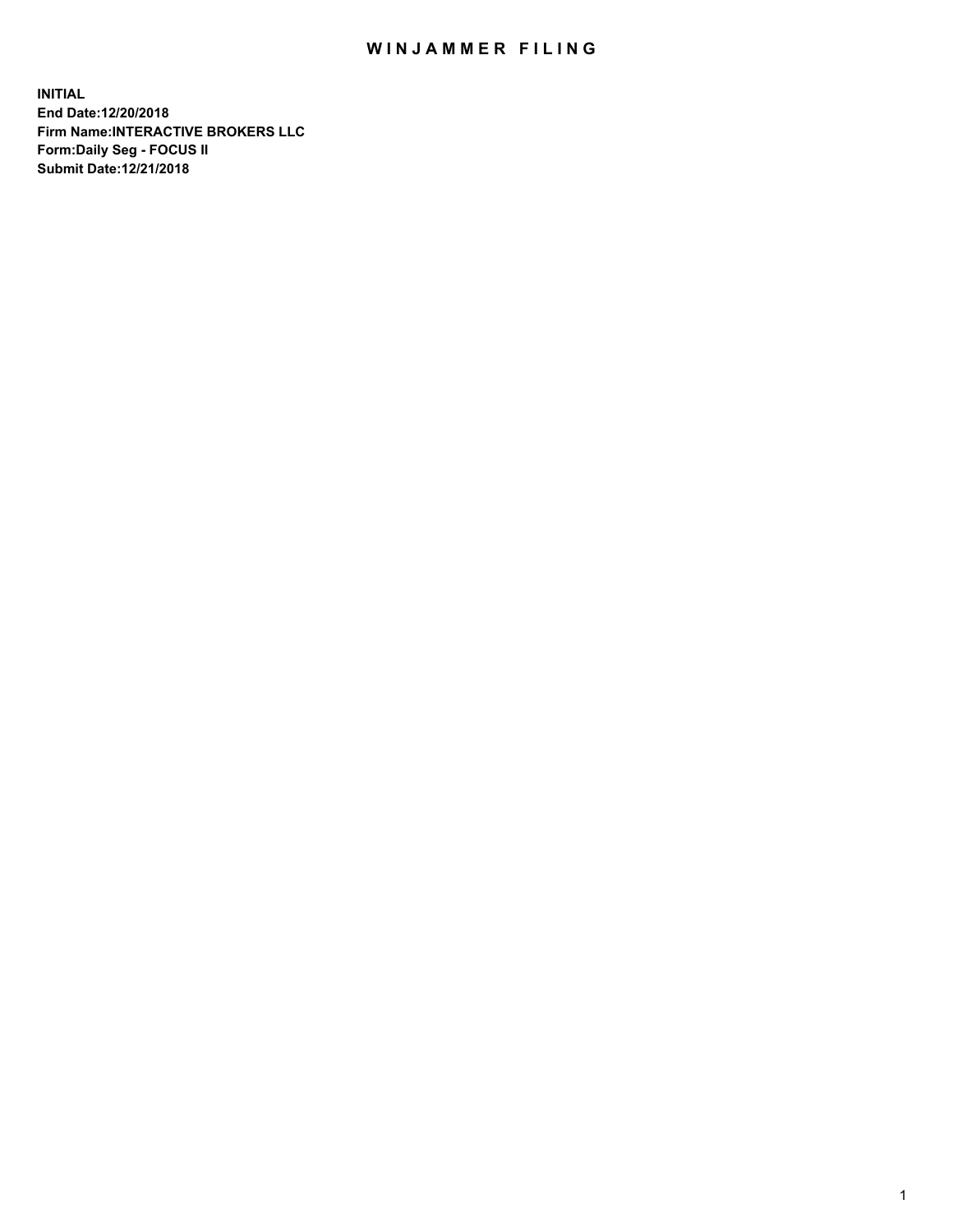**INITIAL End Date:12/20/2018 Firm Name:INTERACTIVE BROKERS LLC Form:Daily Seg - FOCUS II Submit Date:12/21/2018 Daily Segregation - Cover Page**

| Name of Company                                                                                                                                                                                                                                                                                                                | <b>INTERACTIVE BROKERS LLC</b>                                                                  |
|--------------------------------------------------------------------------------------------------------------------------------------------------------------------------------------------------------------------------------------------------------------------------------------------------------------------------------|-------------------------------------------------------------------------------------------------|
| <b>Contact Name</b>                                                                                                                                                                                                                                                                                                            | James Menicucci                                                                                 |
| <b>Contact Phone Number</b>                                                                                                                                                                                                                                                                                                    | 203-618-8085                                                                                    |
| <b>Contact Email Address</b>                                                                                                                                                                                                                                                                                                   | jmenicucci@interactivebrokers.c<br>om                                                           |
| FCM's Customer Segregated Funds Residual Interest Target (choose one):<br>a. Minimum dollar amount: ; or<br>b. Minimum percentage of customer segregated funds required:%; or<br>c. Dollar amount range between: and; or<br>d. Percentage range of customer segregated funds required between:% and%.                          | $\overline{\mathbf{0}}$<br>$\overline{\mathbf{0}}$<br>155,000,000 245,000,000<br>0 <sub>0</sub> |
| FCM's Customer Secured Amount Funds Residual Interest Target (choose one):<br>a. Minimum dollar amount: ; or<br>b. Minimum percentage of customer secured funds required:% ; or<br>c. Dollar amount range between: and; or<br>d. Percentage range of customer secured funds required between:% and%.                           | $\overline{\mathbf{0}}$<br>$\overline{\mathbf{0}}$<br>80,000,000 120,000,000<br>0 <sub>0</sub>  |
| FCM's Cleared Swaps Customer Collateral Residual Interest Target (choose one):<br>a. Minimum dollar amount: ; or<br>b. Minimum percentage of cleared swaps customer collateral required:% ; or<br>c. Dollar amount range between: and; or<br>d. Percentage range of cleared swaps customer collateral required between:% and%. | $\overline{\mathbf{0}}$<br>$\underline{\mathbf{0}}$<br>0 <sub>0</sub><br>0 <sub>0</sub>         |

Attach supporting documents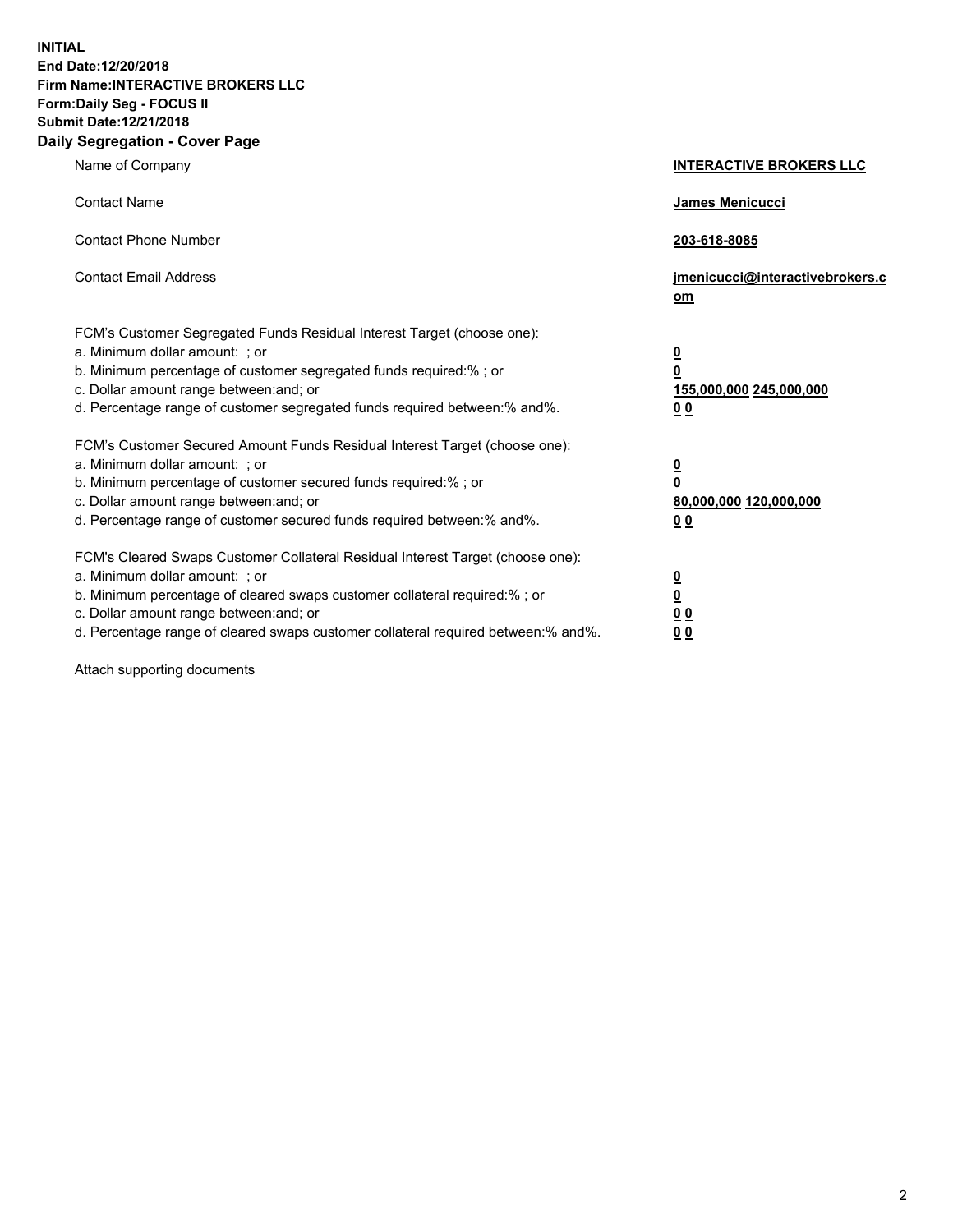## **INITIAL End Date:12/20/2018 Firm Name:INTERACTIVE BROKERS LLC Form:Daily Seg - FOCUS II Submit Date:12/21/2018 Daily Segregation - Secured Amounts**

|                | Daily Jegregation - Jeculed Aniounts                                                              |                                   |
|----------------|---------------------------------------------------------------------------------------------------|-----------------------------------|
|                | Foreign Futures and Foreign Options Secured Amounts                                               |                                   |
|                | Amount required to be set aside pursuant to law, rule or regulation of a foreign                  | $0$ [7305]                        |
|                | government or a rule of a self-regulatory organization authorized thereunder                      |                                   |
| $\mathbf{1}$ . | Net ledger balance - Foreign Futures and Foreign Option Trading - All Customers                   |                                   |
|                | A. Cash                                                                                           | 447,297,796 [7315]                |
|                | B. Securities (at market)                                                                         | $0$ [7317]                        |
| 2.             | Net unrealized profit (loss) in open futures contracts traded on a foreign board of trade         | 7,590,651 [7325]                  |
| 3.             | Exchange traded options                                                                           |                                   |
|                | a. Market value of open option contracts purchased on a foreign board of trade                    | 73,795 [7335]                     |
|                | b. Market value of open contracts granted (sold) on a foreign board of trade                      | -252,027 [7337]                   |
| 4.             | Net equity (deficit) (add lines 1. 2. and 3.)                                                     | 454,710,215 [7345]                |
| 5.             | Account liquidating to a deficit and account with a debit balances - gross amount                 | 12,142 [7351]                     |
|                | Less: amount offset by customer owned securities                                                  | 0 [7352] 12,142 [7354]            |
| 6.             | Amount required to be set aside as the secured amount - Net Liquidating Equity                    | 454,722,357 [7355]                |
|                | Method (add lines 4 and 5)                                                                        |                                   |
| 7.             | Greater of amount required to be set aside pursuant to foreign jurisdiction (above) or line<br>6. | 454,722,357 [7360]                |
|                | FUNDS DEPOSITED IN SEPARATE REGULATION 30.7 ACCOUNTS                                              |                                   |
| 1.             | Cash in banks                                                                                     |                                   |
|                | A. Banks located in the United States                                                             | 84,981,167 [7500]                 |
|                | B. Other banks qualified under Regulation 30.7                                                    | 0 [7520] 84,981,167 [7530]        |
| 2.             | Securities                                                                                        |                                   |
|                | A. In safekeeping with banks located in the United States                                         | 407,781,800 [7540]                |
|                | B. In safekeeping with other banks qualified under Regulation 30.7                                | 0 [7560] 407,781,800 [7570]       |
| 3.             | Equities with registered futures commission merchants                                             |                                   |
|                | A. Cash                                                                                           | $0$ [7580]                        |
|                | <b>B.</b> Securities                                                                              | $0$ [7590]                        |
|                | C. Unrealized gain (loss) on open futures contracts                                               | $0$ [7600]                        |
|                | D. Value of long option contracts                                                                 | $0$ [7610]                        |
|                | E. Value of short option contracts                                                                | 0 [7615] 0 [7620]                 |
| 4.             | Amounts held by clearing organizations of foreign boards of trade                                 |                                   |
|                | A. Cash                                                                                           | $Q$ [7640]                        |
|                | <b>B.</b> Securities                                                                              | $0$ [7650]                        |
|                | C. Amount due to (from) clearing organization - daily variation                                   | $0$ [7660]                        |
|                | D. Value of long option contracts                                                                 | $0$ [7670]                        |
|                | E. Value of short option contracts                                                                | 0 [7675] 0 [7680]                 |
| 5.             | Amounts held by members of foreign boards of trade                                                |                                   |
|                | A. Cash                                                                                           | 74,894,508 [7700]                 |
|                | <b>B.</b> Securities                                                                              | $0$ [7710]                        |
|                | C. Unrealized gain (loss) on open futures contracts                                               | 4,778,825 [7720]                  |
|                | D. Value of long option contracts                                                                 | 73,795 [7730]                     |
|                | E. Value of short option contracts                                                                | -252,027 [7735] 79,495,101 [7740] |
| 6.             | Amounts with other depositories designated by a foreign board of trade                            | 0 [7760]                          |
| 7.             | Segregated funds on hand                                                                          | $0$ [7765]                        |
| 8.             | Total funds in separate section 30.7 accounts                                                     | 572,258,068 [7770]                |
| 9.             | Excess (deficiency) Set Aside for Secured Amount (subtract line 7 Secured Statement               | 117,535,711 [7380]                |
|                | Page 1 from Line 8)                                                                               |                                   |
| 10.            | Management Target Amount for Excess funds in separate section 30.7 accounts                       | 80,000,000 [7780]                 |
| 11.            | Excess (deficiency) funds in separate 30.7 accounts over (under) Management Target                | 37,535,711 [7785]                 |
|                |                                                                                                   |                                   |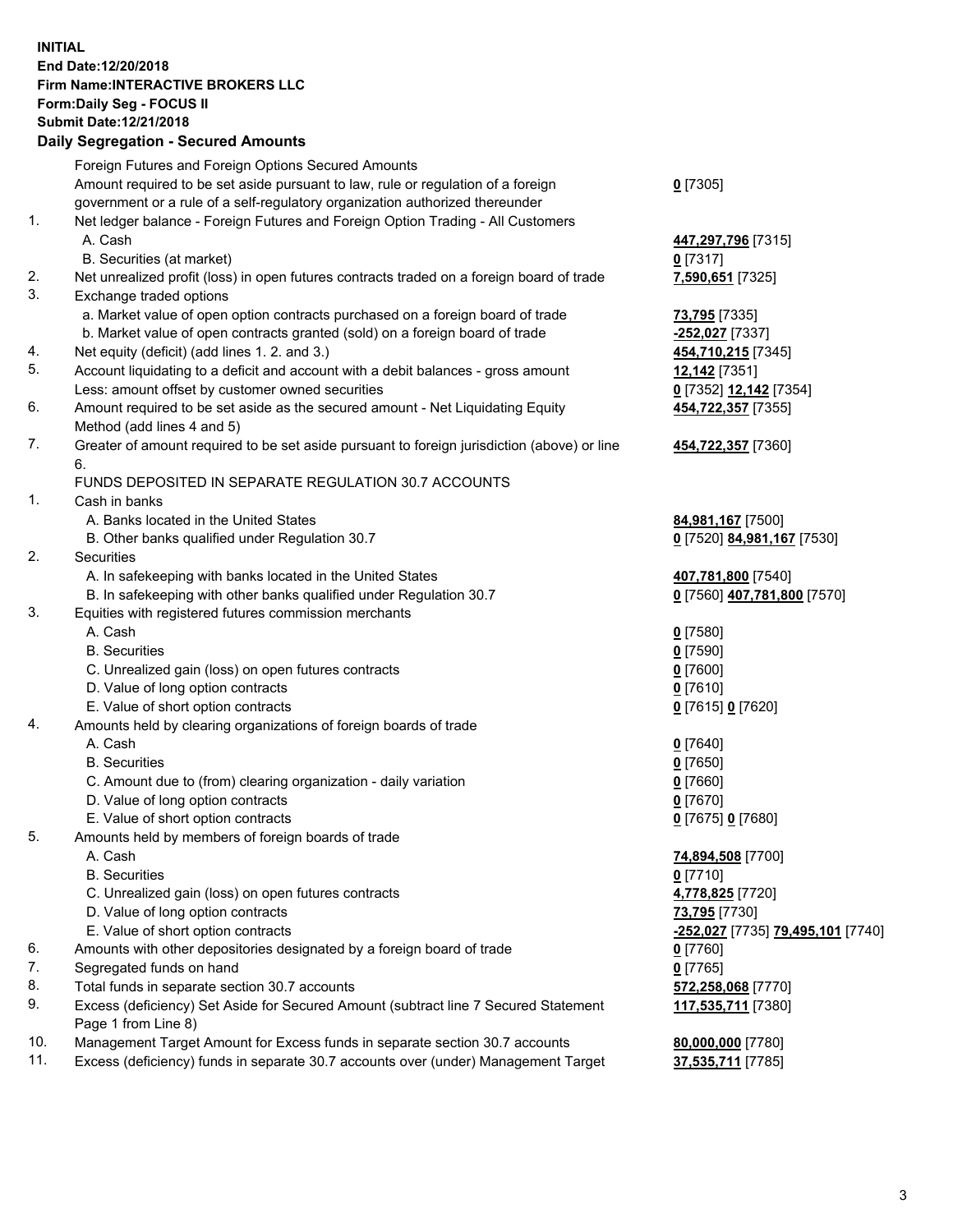**INITIAL End Date:12/20/2018 Firm Name:INTERACTIVE BROKERS LLC Form:Daily Seg - FOCUS II Submit Date:12/21/2018 Daily Segregation - Segregation Statement** SEGREGATION REQUIREMENTS(Section 4d(2) of the CEAct) 1. Net ledger balance A. Cash **4,109,221,118** [7010] B. Securities (at market) **0** [7020] 2. Net unrealized profit (loss) in open futures contracts traded on a contract market **-120,992,938** [7030] 3. Exchange traded options A. Add market value of open option contracts purchased on a contract market **411,825,644** [7032] B. Deduct market value of open option contracts granted (sold) on a contract market **-538,322,467** [7033] 4. Net equity (deficit) (add lines 1, 2 and 3) **3,861,731,357** [7040] 5. Accounts liquidating to a deficit and accounts with debit balances - gross amount **1,481,236** [7045] Less: amount offset by customer securities **0** [7047] **1,481,236** [7050] 6. Amount required to be segregated (add lines 4 and 5) **3,863,212,593** [7060] FUNDS IN SEGREGATED ACCOUNTS 7. Deposited in segregated funds bank accounts A. Cash **343,831,337** [7070] B. Securities representing investments of customers' funds (at market) **2,337,728,840** [7080] C. Securities held for particular customers or option customers in lieu of cash (at market) **0** [7090] 8. Margins on deposit with derivatives clearing organizations of contract markets A. Cash **3,426,688** [7100] B. Securities representing investments of customers' funds (at market) **1,499,433,561** [7110] C. Securities held for particular customers or option customers in lieu of cash (at market) **0** [7120] 9. Net settlement from (to) derivatives clearing organizations of contract markets **2,229,098** [7130] 10. Exchange traded options A. Value of open long option contracts **426,052,750** [7132] B. Value of open short option contracts **-552,539,808** [7133] 11. Net equities with other FCMs A. Net liquidating equity **0** [7140] B. Securities representing investments of customers' funds (at market) **0** [7160] C. Securities held for particular customers or option customers in lieu of cash (at market) **0** [7170] 12. Segregated funds on hand **0** [7150] 13. Total amount in segregation (add lines 7 through 12) **4,060,162,466** [7180] 14. Excess (deficiency) funds in segregation (subtract line 6 from line 13) **196,949,873** [7190] 15. Management Target Amount for Excess funds in segregation **155,000,000** [7194] **41,949,873** [7198]

16. Excess (deficiency) funds in segregation over (under) Management Target Amount Excess